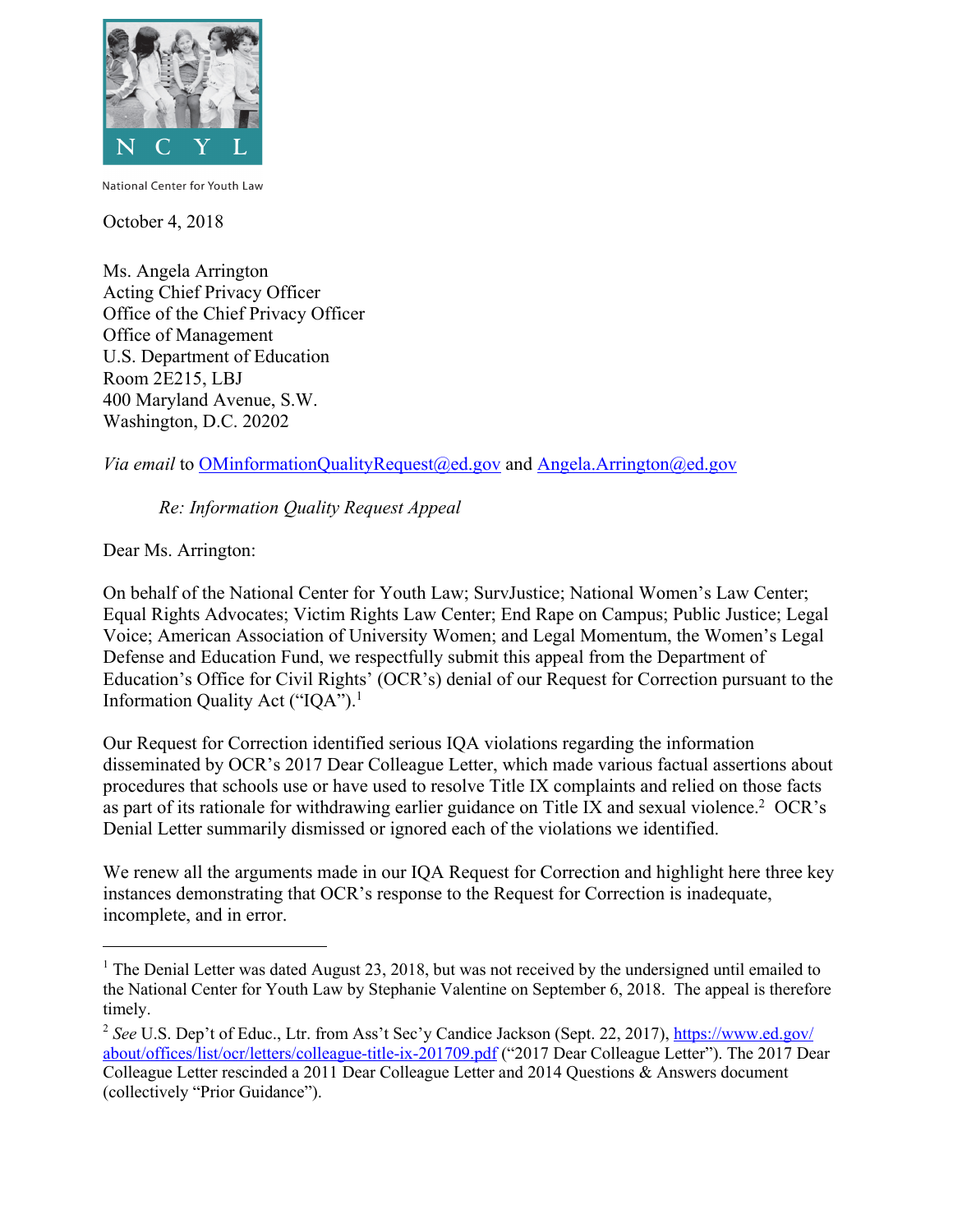that a document that contains factual assertions "include documentation of the source of any information used" and "[c]learly identify data sources."<sup>3</sup> The OCR Denial Letter did not dispute Letter itself appears to try to address that violation by identifying five documents that it suggests, This effort does not lessen the original IQA violation or negate the need for a public remedy. To the contrary, citing them without explaining which documents support which specific factual from the Department – where the IQA puts it – onto the public. OCR's decision not to correct the 2017 Letter by supporting the factual assertions made therein, or withdrawing those factual assertions, as required is thus in error. First, the 2017 Dear Colleague Letter contained no documentation or identification of sources to support the factual assertions it made. The Department's IQA Guidelines, by contrast, require that the 2017 Dear Colleague Letter did not contain documentation or identify data sources to support the six factual assertions identified in our Request for Correction. Instead, the Denial but does not actually state, *could* support some of the factual assertions made in the 2017 Letter. assertions made in the 2017 Letter improperly shifts the burden to establish the quality of the data

assertions, as required is thus in error.<br>Second, the Denial Letter asserts that OCR "made the decision to issue the 2017 DCL" only standards" under the Department's Guidelines.<sup>5</sup> OCR's decision to reference select documents criticized," again demonstrating that OCR's decision not to correct the 2017 Letter is in error.<sup>6</sup> "[a]fter considering these and other materials," but there is nothing in either the 2017 Letter or the Denial Letter that suggests OCR assessed the "accuracy, reliability, and unbiased nature of [this] information." <sup>4</sup> As we noted in the Request for Correction, when information is "reasonably likely to have a clear or substantial impact on" the Department's policies, such "influential information" must be "accompanied by supporting documentation" and "needs to meet higher quality and various "discussions" and "listening sessions" in its Denial Letter and its failure to consider or even discuss any of the contrary evidence identified in our Request for Correction is not at all adequate to meet those requirements. To the contrary, a recently published report further contradicts OCR's unsupported factual assertion that the Prior Guidance had been "widely

 Finally, the Request for Correction noted that the 2017 Dear Colleague Letter made four factual had affected "many students," without providing any support for the specified scale of these assertions. As our Request for Correction establishes, the ordinary meaning of "many" is "a the term can be a synonym of "majority." With more than 105,000 schools and 77 million assertions about what "many schools" had done before the Prior Guidance and how those actions number relatively large as compared with the whole or possible number of persons or things," and students in the United States, the natural reading of the 2017 Letter's repeated references to

-

 3 U.S. Dep't of Educ., *Information Quality Guidelines* ("Departmental Guidelines"),

https://www2.ed.gov/policy/gen/guid/iq/infoqualguide.pdf at 5.

 $\overline{4}$ *Id.* at 5.

<sup>5</sup>*Id.* at 9-10.

 <sup>6</sup>*See* Tiffany Buffkin, Nancy Chi Cantalupo & Mariko Cool, Widely Welcomed and Supported by the Public: A Report on the Title IX-Related Comments in the U.S. Department of Education's Executive Order 13777 Comment Call, at 2 (Sept. 25, 2018), https://ssrn.com/abstract=3255205 (concluding based on a review of 12,035 public comments filed with the Department regarding Title IX and the Department's guidance that 99 percent of commenters support Title IX and 97 percent of those individuals "specifically  urg[ed] [the Department] to uphold the *2011 Dear Colleague Letter: Sexual Violence (2011 DCL)*.")